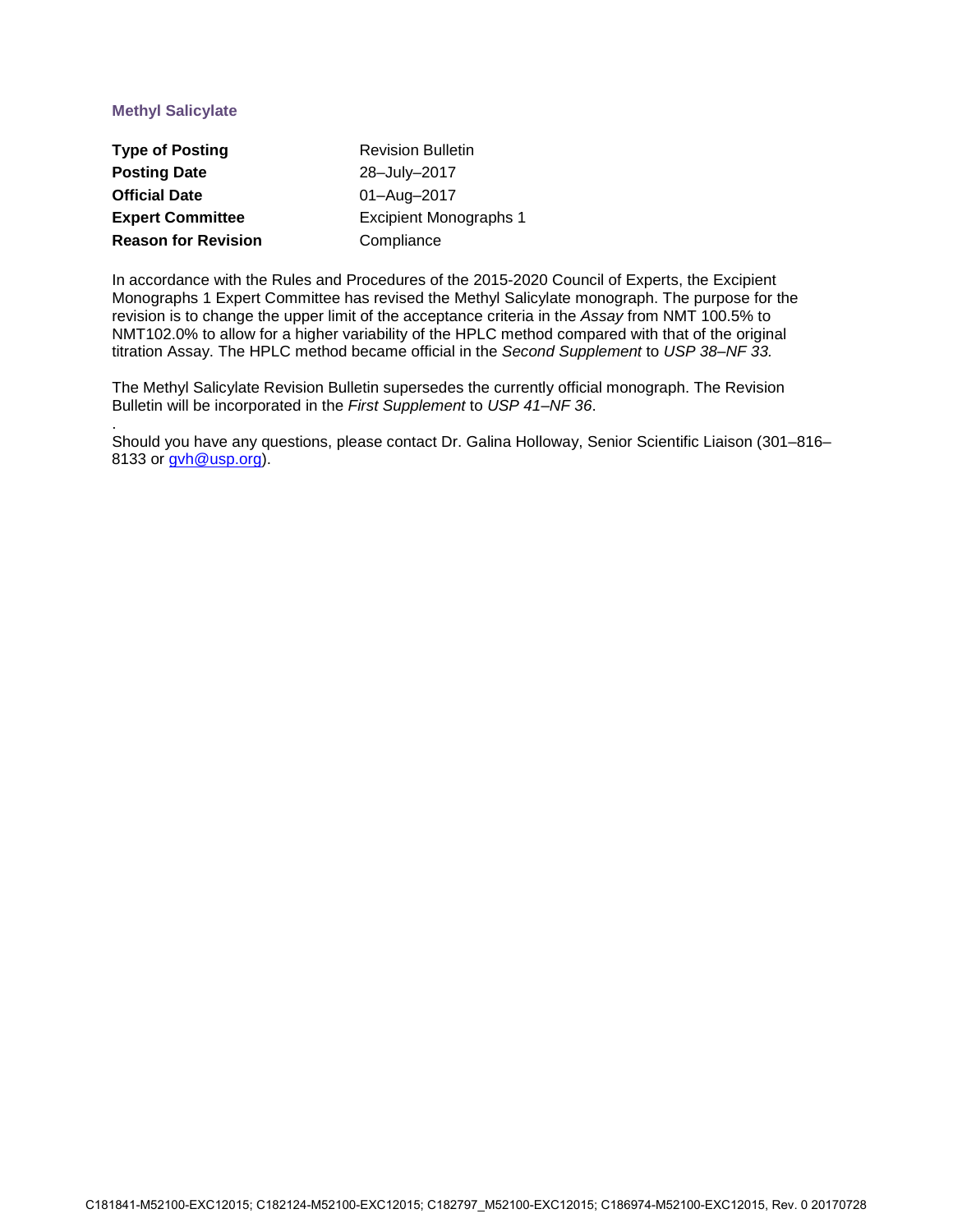

### *Change to read:*

*Delete the following:* Methyl Salicylate is produced synthetically or is obtained by maceration and subsequent distillation with steam from **•**the leaves of *Gaultheria procumbens* L. (Fam. Ericaceae) or<br>from the bark of *Betula lenta* L. (Fam. Betulaceae). It con-<br>tains NLT 98.0% and NMT **COLO 20%** (RB 1-Aug-2017) of **LIMIT OF SALICYLIC ACID AND DIMETHYL**<br>methy

- 
- 

Analysis: Proceed as directed in the Assay.<br>
Acceptance criteria: The retention time of the major<br>
peak of the Sample solution corresponds to that of the<br>
Standard solution.<br>
Standard solution.<br>
Sample: Standard solution

### •

- 
- 
- 
- 
- **Sample solution:** 150 µg/mL of Methyl Salicylate in Result =  $(r_U/r_S) \times (C_S/C_U) \times 100$ *Diluent*
- 

(See *Chromatography* 〈621〉*, System Suitability*.) 4-hydroxyisophthalate from the *Sample*

**Mode:** LC<br>**Detector:** UV 237 nm

**Column:** 4.6-mm × 7.5-cm; 3.5-µm packing L7 4-hydroxyisophthalate from the *Standard*<br> **Column temperature:** Ambient

- 
- **Column temperature:** Ambient **solution Flow rate:** 1.0 mL/min
- 
- 
- 
- **Samples:** *System suitability solution* and *Standard Sample solution* (µg/mL) *solution* **Acceptance criteria**
- [NOTE—The relative retention times for methyl salicy- **Salicylic acid:** NMT 0.1% late and dimethyl 4-hydroxyisophthalate are 1.0 and 1.2, respectively.]

- 
- 
- methyl salicylate peak, *Standard solution*<br>methyl salicylate peak, *Standard solution Standard solution*

### **Analysis**

Calculate the percentage of methyl salicylate in the portion of Methyl Salicylate taken:

$$
Result = (r_U/r_S) \times (C_S/C_U) \times 100
$$

- *<sup>r</sup><sup>U</sup>* = peak response from the *Sample solution*
- $r_s$  = peak response from the *Standard solution*<br> $C_s$  = concentration of USP Methyl Salicylate RS
- $C_8H_8O_3$ <br>  $C_8H_8O_3$  = concentration of USP Methyl Salicylate RS in<br>  $C_U$  = concentration of USP Methyl Salicylate RS in<br>  $C_U$  = concentration of Methyl Salicylate in the<br>  $C_U$  = concentration of Methyl Salicylate in
- *C<sub>U</sub>* = concentration of Methyl Salicylate in the<br>Methyl salicylate [119-36-8].<br>**DEFINITION Acceptance criteria:** 98.0%–<sup>•</sup>102.0%• (RB 1-Aug-2017)
	-

## **IMPURITIES**

- **•• Heavy Metals,** Method II (231): NMT 20  $\mu$ g/g• (official 1-<br>|an-2018)<br>• LIMIT OF SALICYLIC ACID AND DIMETHYL
- 
- methyl salicylate (C<sub>8</sub>H<sub>8</sub>O<sub>3</sub>).<br> **Mobile phase, Diluent, Sample solution,** and Chro-<br> **IDENTIFICATION Assay.**<br> **A. INFRARED ABSORPTION** (197F) **Assay.**<br> **A. INFRARED ABSORPTION** (197F) **Assay. <sup>A</sup>. INFRARED ABSORPTION** 〈**197F**〉 **Standard solution:** 0.15 <sup>µ</sup>g/mL of USP Salicylic Acid •**ASSAY** [NOTE—The relative retention times for salicylic acid, methyl salicylate, and dimethyl 4-hydroxyisophthalate are 0.6, 1.0, and 1.2, respectively.] *Change to read:* **Suitability requirements Resolution:** NLT 4 between salicylic acid and methyl **PROCEDURE**<br> **PROCEDURE** salicylate; NLT 2 between methyl salicylate and di-<br> **Mobile phase:** Methanol and 0.1% phosphoric acid methyl 4-hydroxyisophthalate<br> **Relative standard deviation:** NMT 3% for all three<br>
peaks **Diluent:** Methanol peaks **System suitability solution:**<sup>150</sup> <sup>µ</sup>g/mL of USP Methyl **Analysis** Salicylate RS and 3 <sup>µ</sup>g/mL of USP Methyl Salicylate Re- **Samples:** *Sample solution* and *Standard solution* lated Compound A RS in *Diluent*<br> **Standard solution:** 150 µg/mL of USP Methyl Salicy- late portion of Methyl Salicylate taken: late RS in *Diluent*<br>
late RS in *Diluent* **Chromatographic system**<br>(See Chromatography  $\langle 621 \rangle$ , System Suitability.) *r***<sub>U</sub>** = peak response of salicylic acid or dimethyl<br>4-hydroxyisophthalate from the Sample  $r<sub>S</sub>$  = peak response of salicylic acid or dimethyl<br>4-hydroxyisophthalate from the Standard
	-

- **Flow rate:** 1.0 mL/min **C**<sub>S</sub> = concentration of USP Salicylic Acid RS or USP **Injection volume:** 10 µL **Injection volume:** 10 µL **Injection volume:** 10 µL **Injection volume:** 10 µL Methyl Salicylate Related Compound A RS in Run time: 7 min **Run time:** 7 min the *Standard solution* (µg/mL)
- **System suitability** *C<sub>U</sub>* = concentration of Methyl Salicylate in the

- 1.2, respectively.]<br>**SPECIFIC TESTS**<br>**Resolution:** NLT 1.5 between methyl salicylate and  **SOLUBILITY IN 70% ALCOHOL:** One volume of synthetic dimethyl 4-hydroxyisophthalate, *System* suitability<br>
solution<br>
Tailing factor: NMT 1.5 for the methyl salicylate<br>
peak, *Standard solution*<br>
Relative standard deviation: NMT 0.5% for the<br>
Relative standard deviation: NMT
	- **SPECIFIC GRAVITY**  $\langle 841 \rangle$ : 1.180-1.185 for the synthetic